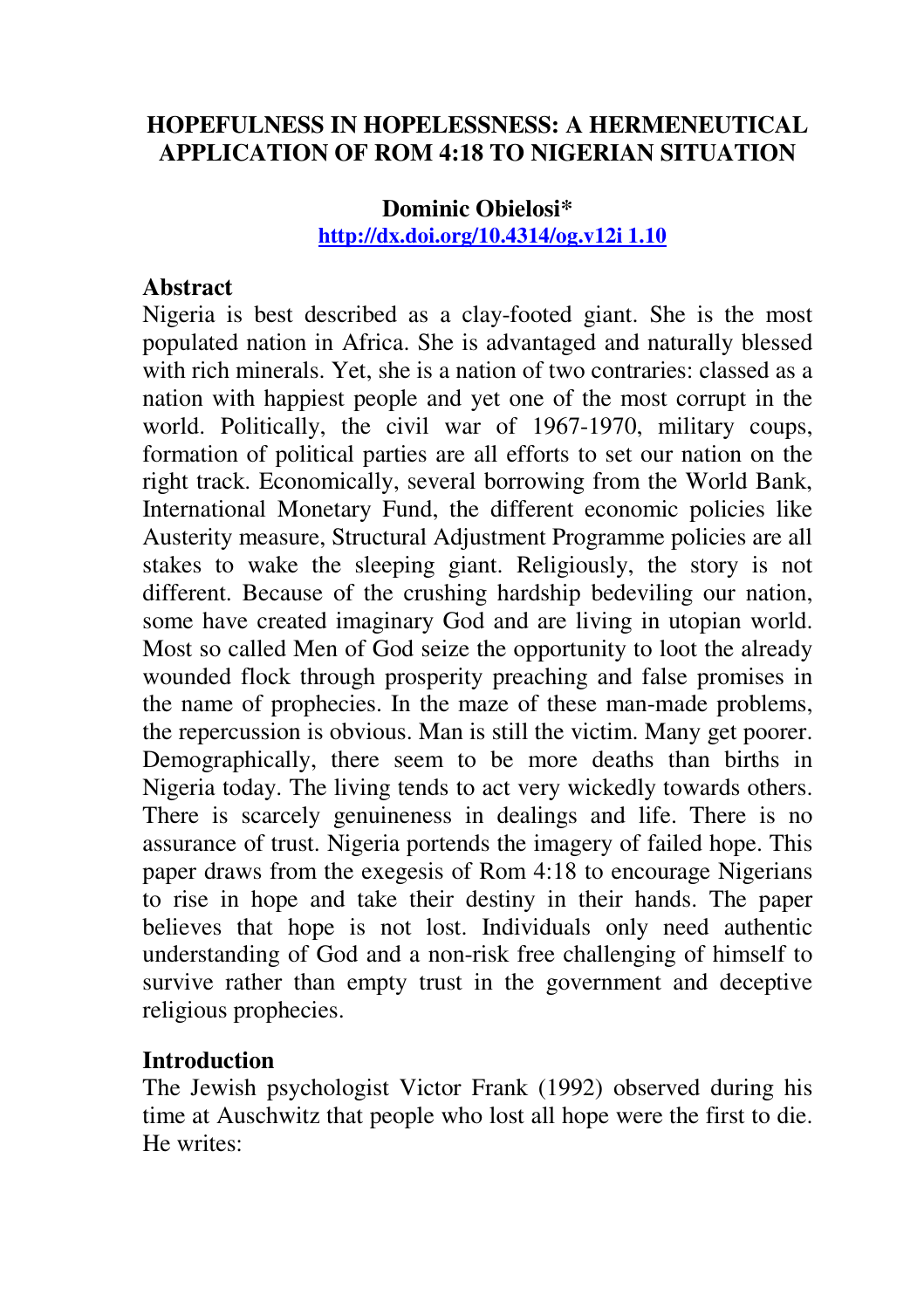Any attempt at fighting the camp's psychopathological influence on the prisoner . . . had to aim at giving him inner strength by pointing out to him a future goal to which he could look forward. Instinctively some of the prisoners attempted to find one on their own. It is a peculiarity of man that he can only live by looking to the future—*sub specie aeternitatis*. And this is his salvation in the most difficult moments of his existence, although he sometimes has to force his mind to the task. . .

The worst evil that can befall man is to lose hope. Failing nations and cultural decline have made nation building a major concern in our world today. There is no shortage of persons and ideas willing to tackle the challenge. Communism, socialism, monarchism, dictatorship, democracy, theocracy and even religions are all efforts to solving this problem, yet none have found the hidden key to building a flourishing nation.

Today, all nations are struggling with their own problems. From Egypt to Morocco, Libya to Tunisia, Iraq to Afghanistan, and from Bosnia to Biafra, mankind has watched nations struggle, and has sought to rebuild them. There have been records of revolutions religiously and politically. Some have taken to arms, often branded rebels and at times terrorists. Mankind's record is one of failure. Nigeria is not shielded from this malady. She is a nation of two contraries: classed as a nation with happiest people and yet one of the most corrupt in the world. Efforts have been made and are still being made to rebuild decadent Nigeria. Politically, the civil war of 1967-1970, military coups, formation of political parties are all efforts to set our nation on the right track. Economically, several borrowing from the World Bank, International Monetary Fund, the different economic policies like Austerity measure of the Shagari era, Structural Adjustment Program of Ibrahim Badamosi Babaginda and the most recent privatization policies are all stakes to wake the sleeping giant. Religiously, the story is not different. Today, Nigeria seems to record the greatest number of sects and religions than her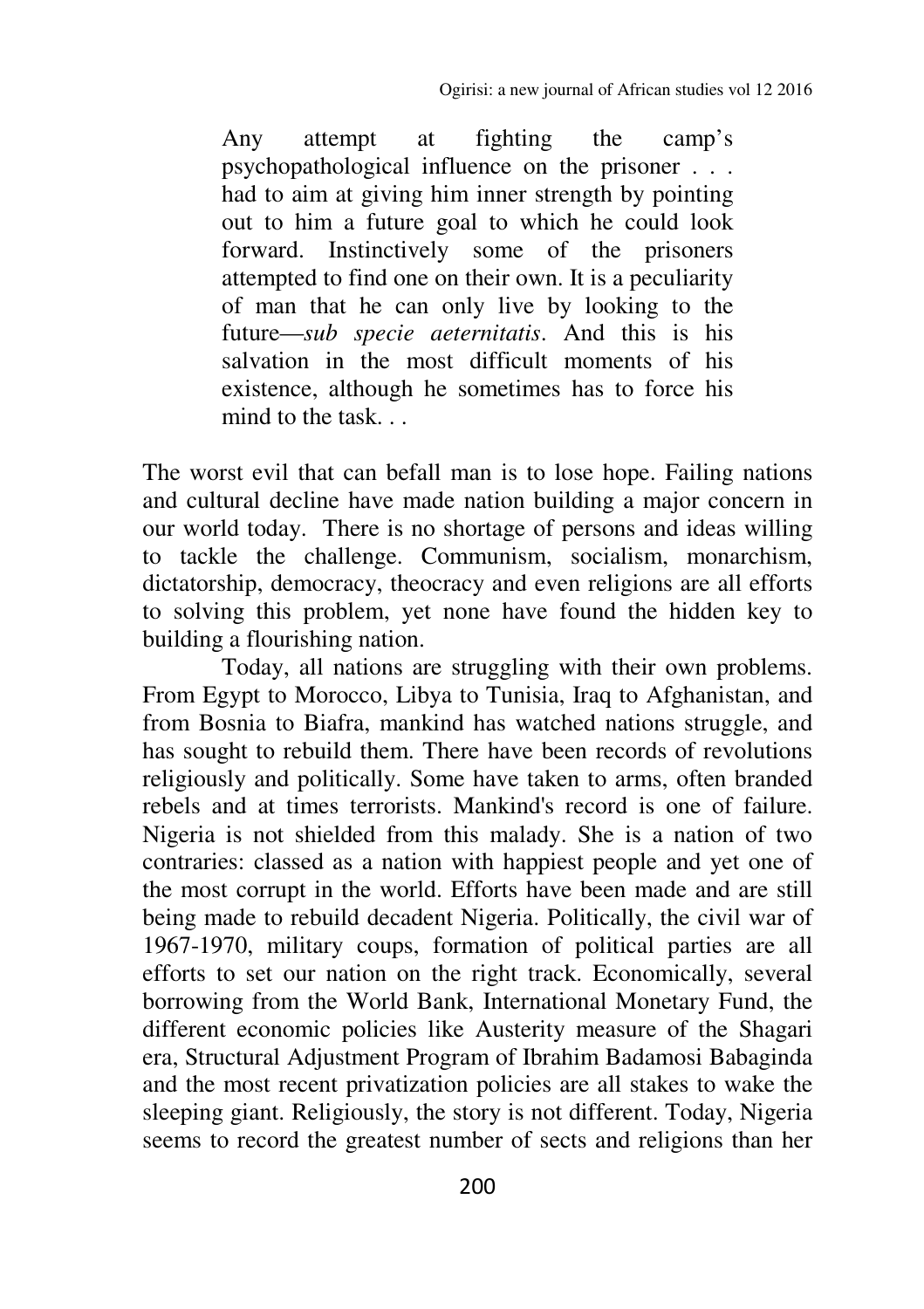neighbours. Because of the crushing hardship bedeviling our nation, some seem to look up to God for solution. Some have created imaginary God and are living in utopian world. Most so called Men of God seize the opportunity to loot the already wounded flock through prosperity preaching and false promises in the name of prophecies. The menace of Boko Haram, face to face with the fall in oil prices, unconcerned frivolous leaders and frivolous worldliness of most citizens are all evils facing the common Nigerian man. In maze of all these, St. Paul challenges us with the life of Abraham who hoped against hope. This article draws on the exegetical interpretation of Rom 4:18 to a hermeneutical implication for the Nigerians. It calls on Nigerians not to lose hope but to sit up and do something for the future is still brighter.

## **The Meaning of Hope**

Etymologically, it is connected to the Hebrew roots *qāwāh*, *yāhal*, and *bāṭaḥ*. Translators have rendered these in Greek to mean *elpizō*, *elpis*, *pepoitha*, *hypomenō* and in Latin as *spero*, *spes*, *confide*, *sustineo*, *expecto*.

Léon-Dufour (1988) teaches that:

To speak of hope is to call to mind the place the future holds in the religious life of the people of God. The future was to be one of happiness to which all men are called (1Tim 2:4). God's promises gradually revealed to His people the splendor of this future, a reality in this world but in better country – I mean, the heavenly one (Heb 11:16). It will be eternal life and men will be like God (1John 2:25; 3:2).

Religiously speaking, Hope is confidence in God and His faithfulness. It is faith in His promises that guarantees the reality of this future (Heb 11:1). Hope is different from faith in that while the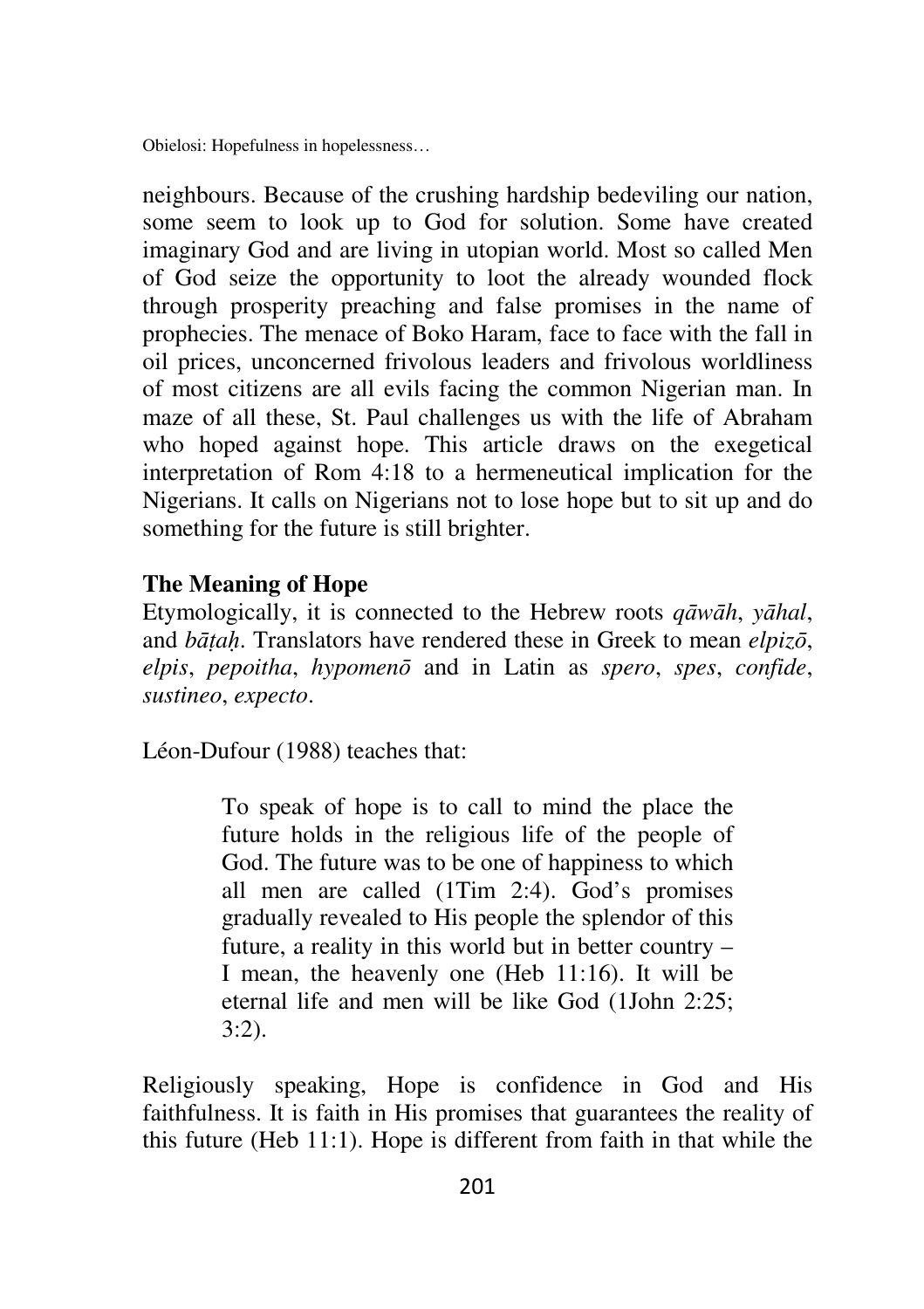later is of the present, the former is futural. It awaits fulfillment. It is visionary in orientation but needs faith to bring it to reality.

In ordinary parlance, hope is founded on a belief in the realization of a plan or desire. It means to desire with expectation of fulfillment. It opens out towards the future and sustains the whole life with dynamism.

#### **Hope in Extra-Pauline Biblical Thoughts**

The OT shows that from the beginning of times, God never left man without hope. This is evidenced in the promises He makes to man after the fall (Gen 3:15; 9:1-17). Biblical hope really begins with Abraham. In Gen 12:1 Abraham if promised a future full of prosperity, children impossible to count. His hope and indeed that of the entire Israel originally centre on earthly prosperity. Exod. 3:8.17 talks of the land flowing with milk and honey. Gen 49; Exod. 23:27- 33; Lev 26:3-13; Deut 28 contain promises of properity considered by the Israelites as blessings (Gen 39:5; 49:25) and gifts (Gen 13:15; 24:7; 28:13) and not necessarily as an ethic of religion. This is why material goods must be sacrificed unhesitatingly when faith to God demands it (Josh 6:17-21; 1Sam 15).

In the OT especially in the prophetic writings, Hope as a religious concept rests on God. The prophets seem to purify the materialistic tendency of the pentateuchal hope and posit God as the foundation of the hope of Israel (Jer 14:8). He is also the hope of the individual Israelite (Ps 71:5). He who hopes in man is cursed (Jer 17:5) while the one who hopes in God is blessed (Jer 17:7). One must hope in Him even when he seems to hide His face (Isa 8:17) or withdraw His favour (Isa 26:8). His past deeds (Gen 15:7) give confidence in His power to fulfill His promise (Gen 17:8; Exod 3:8.17; 6:4; Deut 1:8). Thus, in the Pentateuch, it is the hope of a great people and land promised to the patriarchs. With the Assyrian deportation of the Northern Israelites in 721 BC and the famous Babylonian exile of 587 BC, hope was put to a new test (The test was not given without warning that hope for the day of the Lord was foolish since it would be a day of judgment and not deliverance (Amos 5:18). In the disaster, Israel hoped on God to open a door of hope because of His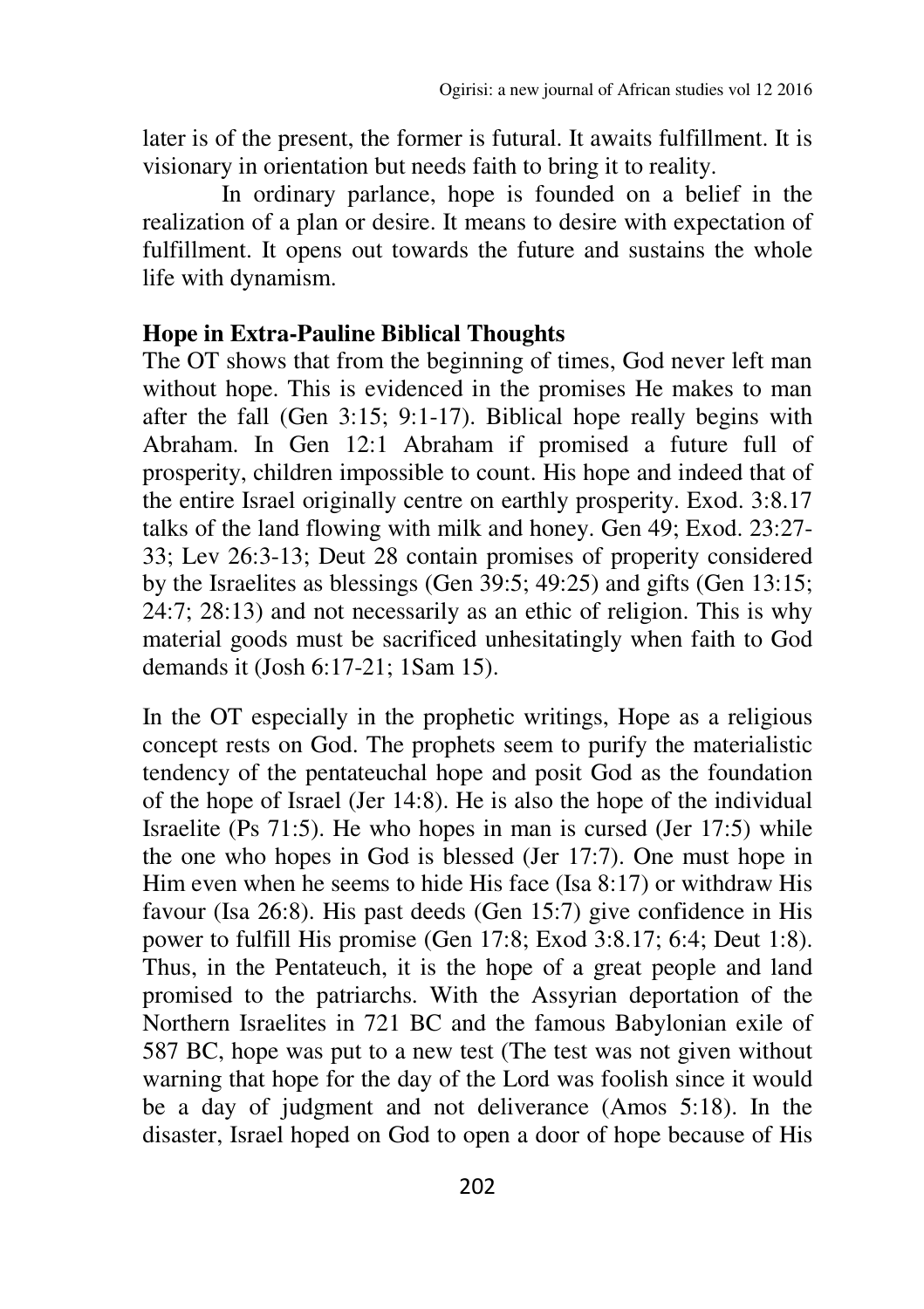unfailing love (Hos 2:17; Jer 29:11; 31:17). The new hope could rest on a new covenant written in human heart as in Jeremiah (Jer 31:31; 32:38) or on His promise to remember His covenant as in Ezekiel and Isaiah (Ezek 16:59; Isa 55:3).

The OT's hope falls short with death. The living has hope but when death comes, hope is lost Isa 38:18; Ezek 37,11 shows the despair of the exiled Israel; Job lost all hope at his terminal sickness (cf. Job 6:11; 7:6; 17:15). But even at this, some prophets like Isaiah believe that at such times, hope is hidden from sight (Isa 8:16ff) but would not vanish. A remnant would be saved so that God's plan would continue (Amos 9:8ff; Isa 10:19ff). Thus at the moment of chastisement, preaching of future filled with hope (Jer 29:11; 31:17) breaks in upon Israel (Jer 30-33; Ezek 34-48; Isa 40-55) for her permanent consolation.

In the NT, Jesus becomes the fulfillment of Israel's hope with his proclamation of the arrival of the kingdom of God in the world (Matt 4:17). Contrary to the expectation of the Jews, his kingdom is a spiritual one accessible only to faith. Thus for the NT, Israel's hope can only be fulfilled if and only if she renounces the material aspects of her expectation. Jesus requires his disciples to accept suffering and death as he did (Matt 16:24ff). In other words, the realized kingdom is also yet to come. Thus hope continues but with a new orientation toward eternal life (Matt 18:8ff), towards the parousia and eventual reward of every man according to his deeds (Matt 25:31-46). In this case, Jesus remains the hope of the church as she is strengthened in her hope by his promises and ever abiding presence (Matt 28:20). It is an assured hope in faith focusing on the Master's return (Acts 1:11; 3:20). It is a future at hand (James 5:8; 1Thes 4:13ff; Heb 12:18ff; 1Pet 4:7) and yet surprisingly delayed (2Pet 3:8ff) but which must come as a thief in the night (1Thes 5:1ff; 2Pet 3:10; Apoc 3:3). It calls for vigilance and hopeful patience in trials and sufferings (James 5:7; 1Thes 1:4ff; 1Pet 1:5ff). Because of the anticipated future glory (2Cor 4:17), the hope is joyful even in the midst of sufferings (1Pet 4:13). It therefore engenders seriousness (1Thes 5:8; 1Pet 4:7) and detachment (1Cor 7:29ff; 1Pet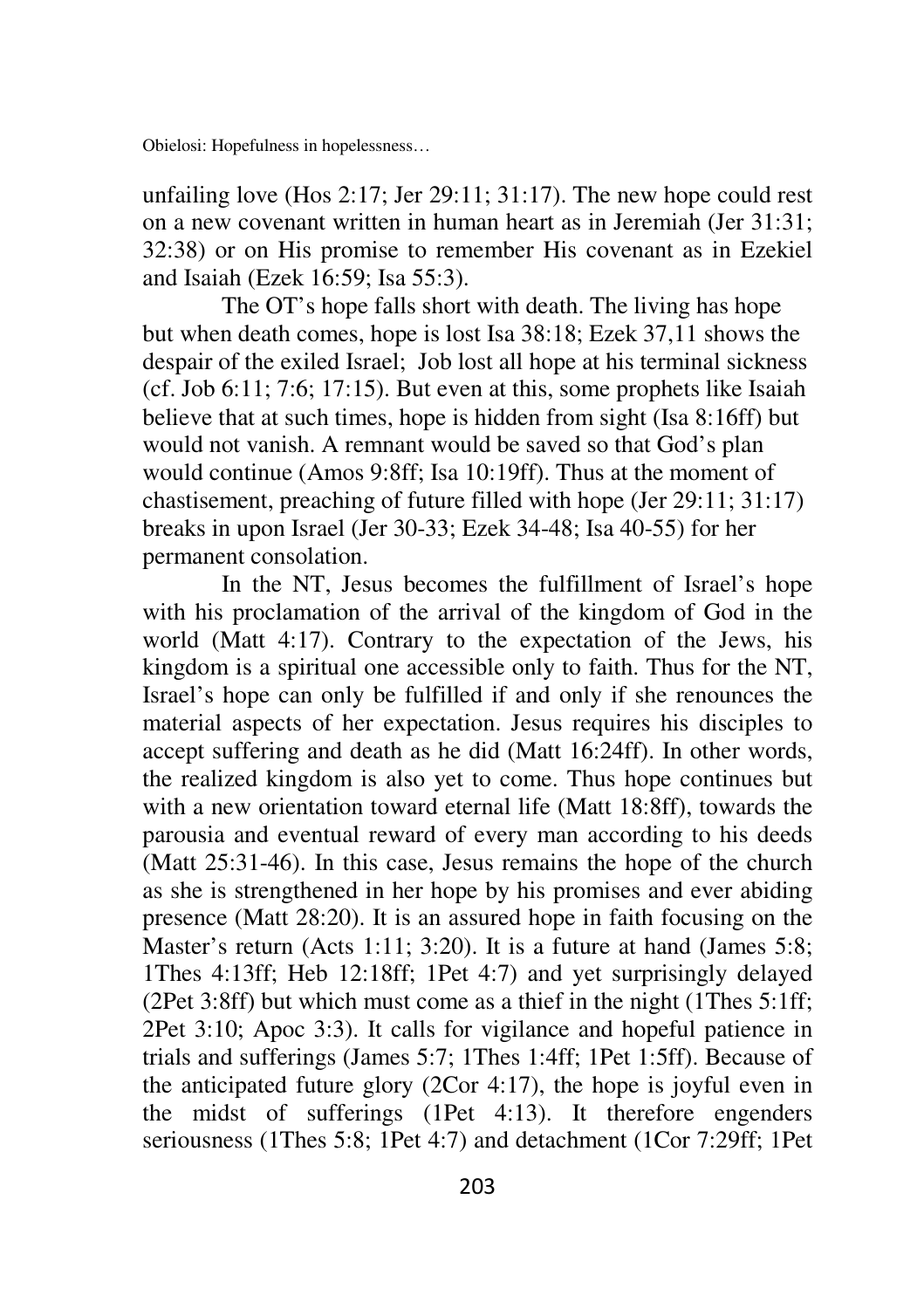1:13; Tit 2:13). The NT teaching on hope furthers beyond patience to give prayerful waiting and fraternal love (1Pet 4:7ff; James 5:8ff) anchored firmly in the world to come (Heb 6:18) as another key to steadfastness in a hope sure to be realized.

## **Paul's Doctrine of Hope**

Paul's spirituality and wealth of thought on hope is of immense contribution to the church's common treasure on the subject matter. He anchors his teaching on the Christian eschatological belief taking it to its logical conclusion. Christian life in the world is not in vain. The Christian always lives in hope. In Rom 8:23, Paul teaches that we are groaning and waiting in hope for the redemption of our bodies. In 1Cor 15:51 he believes that our bodies shall be transformed (Cf. also 1Thes 4:13-18) and resurrection is the hope of every believer. Not to believe in resurrection for Paul is to be without hope (1Thes 4:13; 1Cor 15:19; Eph 2:12). Despite his frailty, man must hope against hope like Abraham (Rom 4:18-25) and by persisting in doing good he hopes for a glorious reward (Rom 2:7ff).

 Paul sees these promises as fulfilled in Christ (1Cor 1:20). Thus the awaited glory is a present reality (2Cor 3:18-4,6) though invisible (2Cor 4:18; Rom 8:24). Through baptism, the Christian has died and risen with Christ (Rom 6,1-7; Col 3,1) in the spirit whom he has received as a pledge (2Cor 1:22; 5:5; Eph 1:4) and the first fruits (Rom 8:11.23) of the world to come. Thus all bounds to hope are removed (Rom 15:13). God has given the grace of justification to men whom Adam dragged to death. Through solidarity with the Son, man is lead to life (Rom 5). This is the basis of Christian hope. It is founded on love that can never be taken away from the Christian. It is this Christian hope that gives dynamic strength to struggles in the race to eternal life (Phil 3:13ff).

# **Exegetical Interpretation of Rom 4:18**

We shall limit our interpretation only to a section of this verse that really has direct bearing on the theme of our essay, namely, o]j parV evlpi,da evpV evlpi,di evpi,steusen. Translators have many renderings for this passage. Hays (1985) indicates that the o]j clause,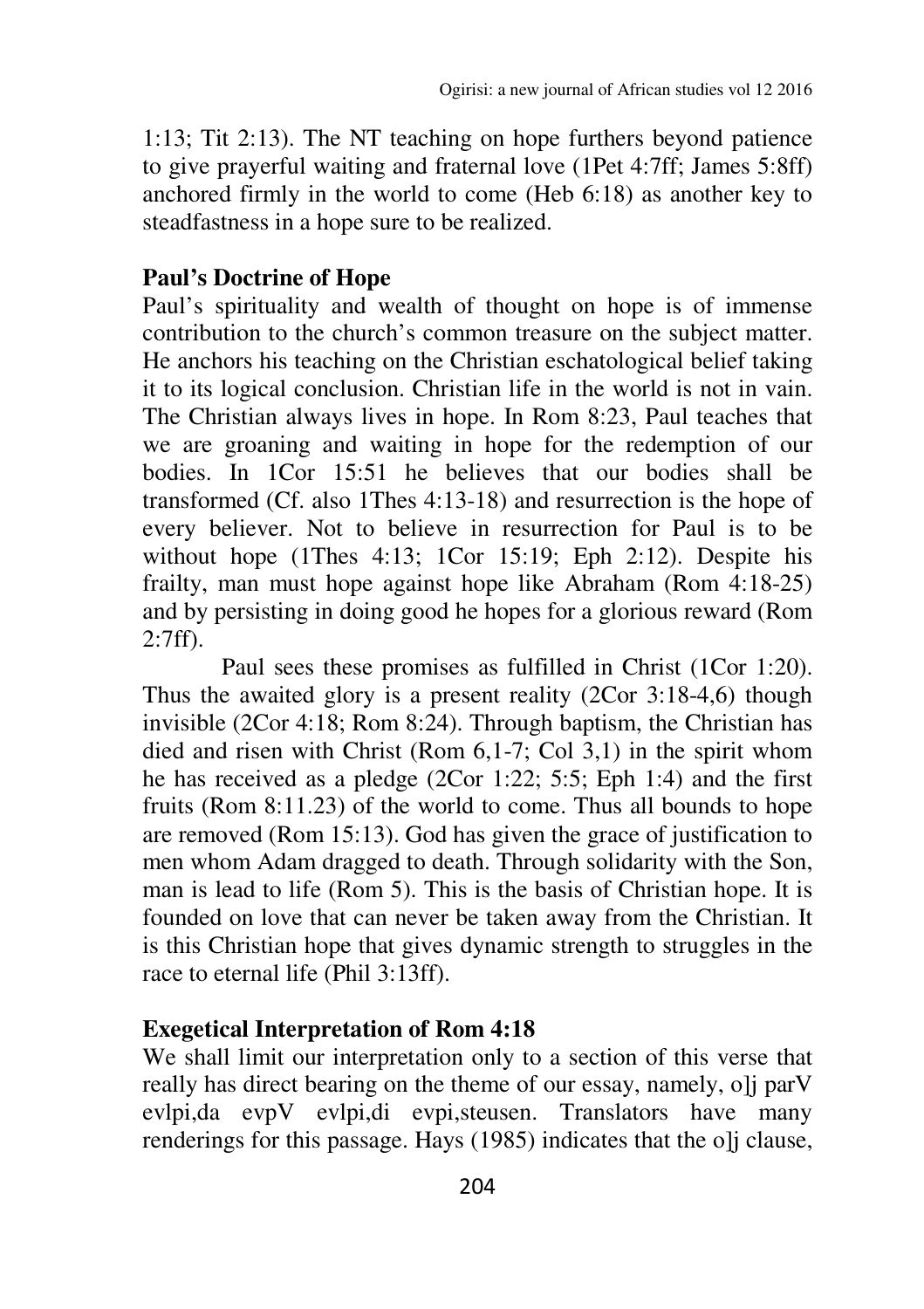an adjectival relative pronoun masculine singular followed by a proof text, parallels Rom 4:16-17. Immediately after the preposition par Paul adopted a literary device "homoiopropheron" (meaning successive words beginning with the same letters or syllables. It can also be seen as acrostichion cf. Bullinger 2005) to play on the word evlpij to form an epimone (Bullinger 2005). The repetition and literary contrast give a good sound in the ear and also carries the force of emphasis to make his point clear. In classical Greek thought, such repetition carries the force of uncertainty because of fear of evil. In the OT, hope is something fundamentally different from fear. It is expectation of good. Bultmann (1995) believes that it is closely allied to trust trustful hope and confidence in God. It connotes the sense of Ecces 9:4 that once there is life there is hope. In the OT's understanding, there is no neutrality of expectation. It is radically distinguished from fear of the future. It has the idea of trustful yearning with emphasis on patient waiting on God (Isa30:15).

 In this passage therefore, one can infer that Paul plays on the OT idea of hope of the Greek background. It is so in the sense that against Greek understanding characterized by uncertainty and fear of the unknown, Abraham's faith was a firm confidence in God as the one who decides the future according to His promises. The passage embraces the three basic elements of hope: expectation of the future, trust and patience. Another striking point to note is the use of the two prepositions: para and evpi,. Moxnes (1980) notes that both prepositional forms with evlpij would be familiar to Greek speakers of his time. Dunn (1988) explains that the second use of evpi,steusen in two verses echoing Gen 15:6 draws attention to the nature of Abraham's faith itself as the exposition moves into its final stage. Thus, our passage is better rendered as "who for hope on hope believed" meaning that in the absence of controllable factors, Abraham cast his trust in the divine future who surely and certainly controls all according to His promises. He has a desire for the good promised and hoped to get it.

Cranfield (2001) gives a further elucidation on our subject matter based on his understanding of parV evlpi,da. He says that the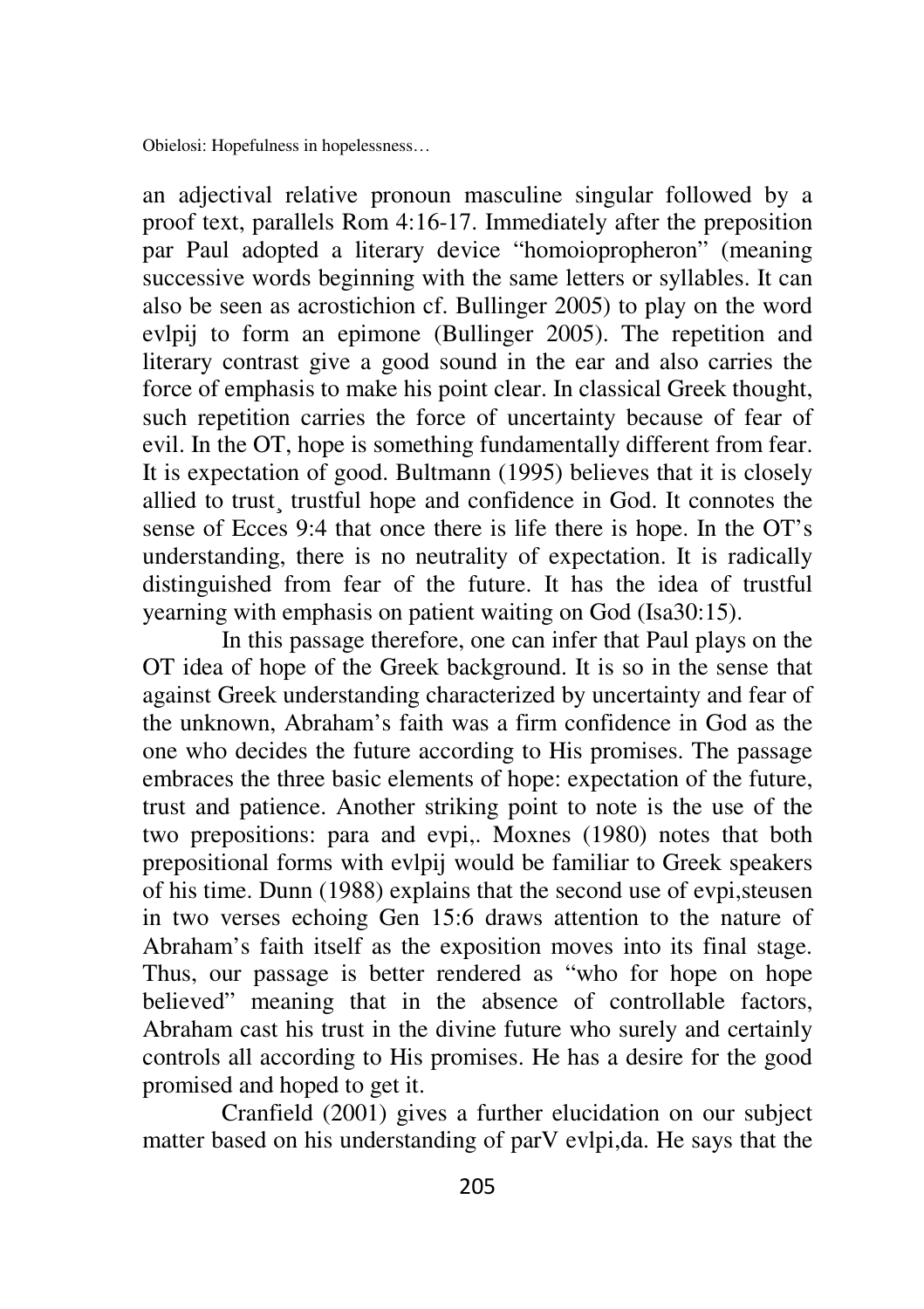expression can mean either "beyond hope" (praeter spem) or against hope (contra spem). The former means that Abraham believed God at a time when it was no longer a human possibility for him to go on hoping. He has exceeded the limit of human possibility in hoping and to this human level, he has lost hope. This is understandable considering the fact that Abraham hoped for centuries already without realizing the object of his hope. The promise in Gen 15:5 is substantially a repetition of Gen 12:2 and according to Gen 12:4 and 17,1 the first promise was made a quarter of a century earlier before the repetition in Gen 15:5. If so, then parV evlpi,da connotes the idea that Abraham has hoped and waited for too long without realizing the hope and thus has really exceeded the elasticity of human hope. His continued hoping is therefore a defiance of human calculations. It is contrary to all human expectation (cf. Bauer 2000). It is against this background that Wesley (1933) gave a poetic rendering of the passage thus:

> In hope, against all human hope, Self-desperate, I believe … Faith, mighty faith, the promise sees, And looks to that alone; Laughs at impossibilities And cries: It shall be done

evpV evlpi,di evpi,steusen clause adds a force to our understanding of the passage. Bauer (2000) interprets it to mean 'in hope'. It gives the passage a force of belief in the hope. Contrary to human level of hope, Abraham continued to believe that his hope would come to fulfillment with some reason for the confidence and expectation. His reason for continued hoping is founded on the fact that the promise was made by God -eivj de. th.n evpaggeli,an tou/ qeou/ ouv diekri,qh (Rom 4:20). In order words, Abraham has every reason to waiver in his hope having waited for too long and was well on in years together with the hope. His trustful confidence in God made him continue to live in hope that the promise would be surely fulfilled. One can say that in Rom 4:18 Paul paradoxically teaches that where we can no longer count on controllable factors, we have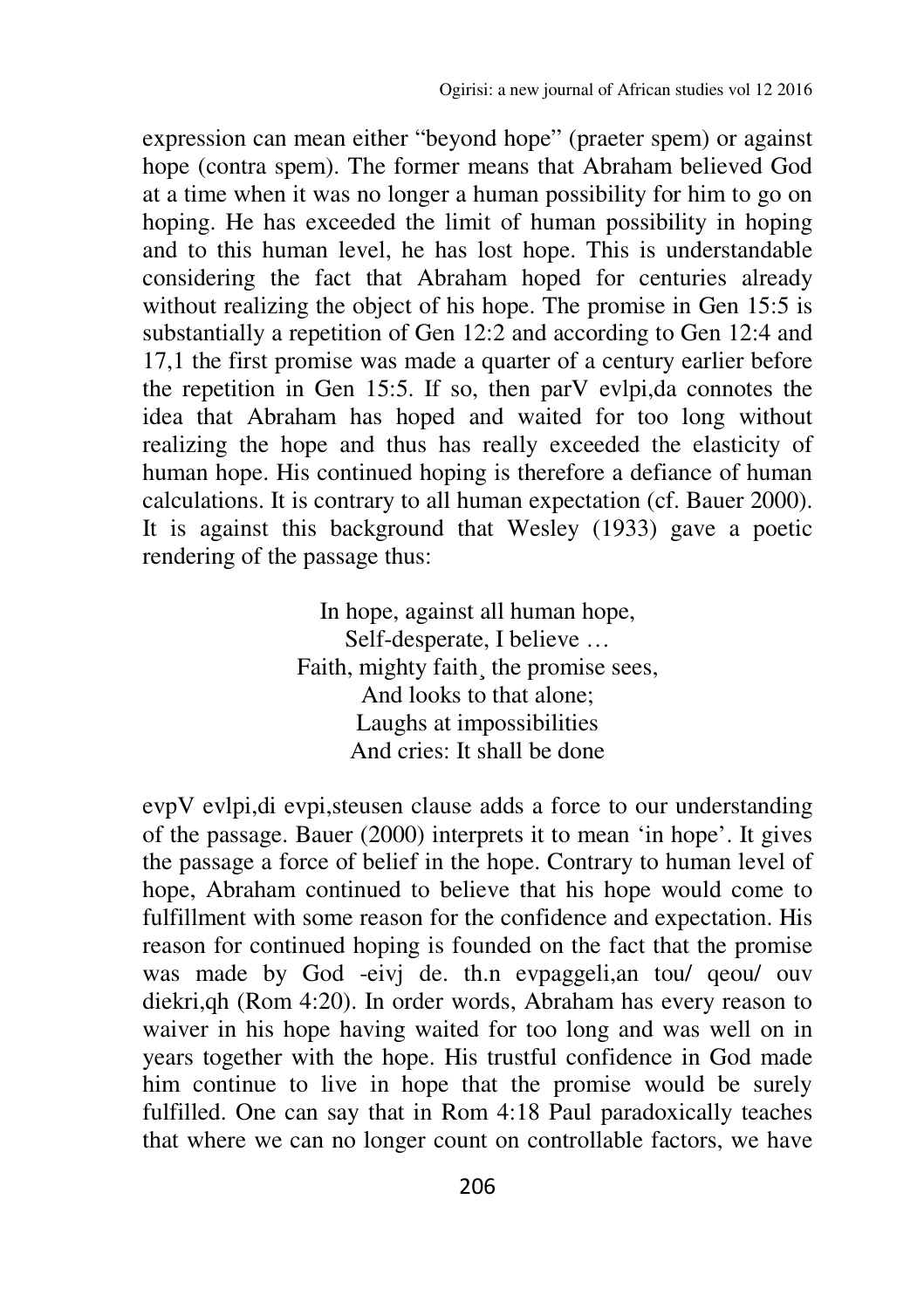to trust in the divine future. This type of hope is not based on that which is visible. In fact in 2Cor 4:18 Paul believes that hope cannot relate to that which is seen because everything visible belongs to the sphere of the flesh. He thus emphasizes the element of patient and trustful waiting on God (Cf. 1Cor 13:7; 15:9; Phil 1:20). This confident waiting on God is also part of faith. Hence Paul's adoption of evpi, steusen. Though man's reasoning may not support it, though the limits of controllable options must have been exceeded, God's promise is always a sufficient reason to live in hope.

## **Hermeneutical Application to Nigerian Situation**

A look at the years after our independence reveals a ratio of failures than successes. The spate of corruption in our country, the carnage on our very bad roads, the carelessness and frivolous worldliness of civil servants, the gory stories during campaigns, the corruption in our judicial system, political god-fatherism and dilapidated structures coupled with economic hardship tend to picture Nigeria as a failed nation, a nation without future, a country without hope. One does not need a lexicon to learn most of these heart rending facts.

Going back in our memory lane, one remembers when Nigerian Telecommunication was excellent. One can make international calls and receive messages by fax. Today, our Telecommunication is dead. Our postal system is nothing to write home about. Even our oil sector, the bedrock of Nigerian economy is in total fiasco. In a country rich in oil, people line up in queue to buy a gallon of kerosene. Yet individuals have enjoyed fuel subsidies for years. The conditions of our refineries are not worth being mentioned. To say the least, Nigeria is rotten and so Nigerians are dying because of anxiety, fear and frustration. Crime is on the increase. Rather than addressing some of these salient issues, our senators talk about jumbo pay, abortion rights, the same sex marriage and other trivial matters. Indeed corruption in Nigeria is a serious contagious disease that has endemically and indirectly involved every Nigerian, quite irrespective of one's position and upbringing, while the ability to avoid it is a sacrifice yet to be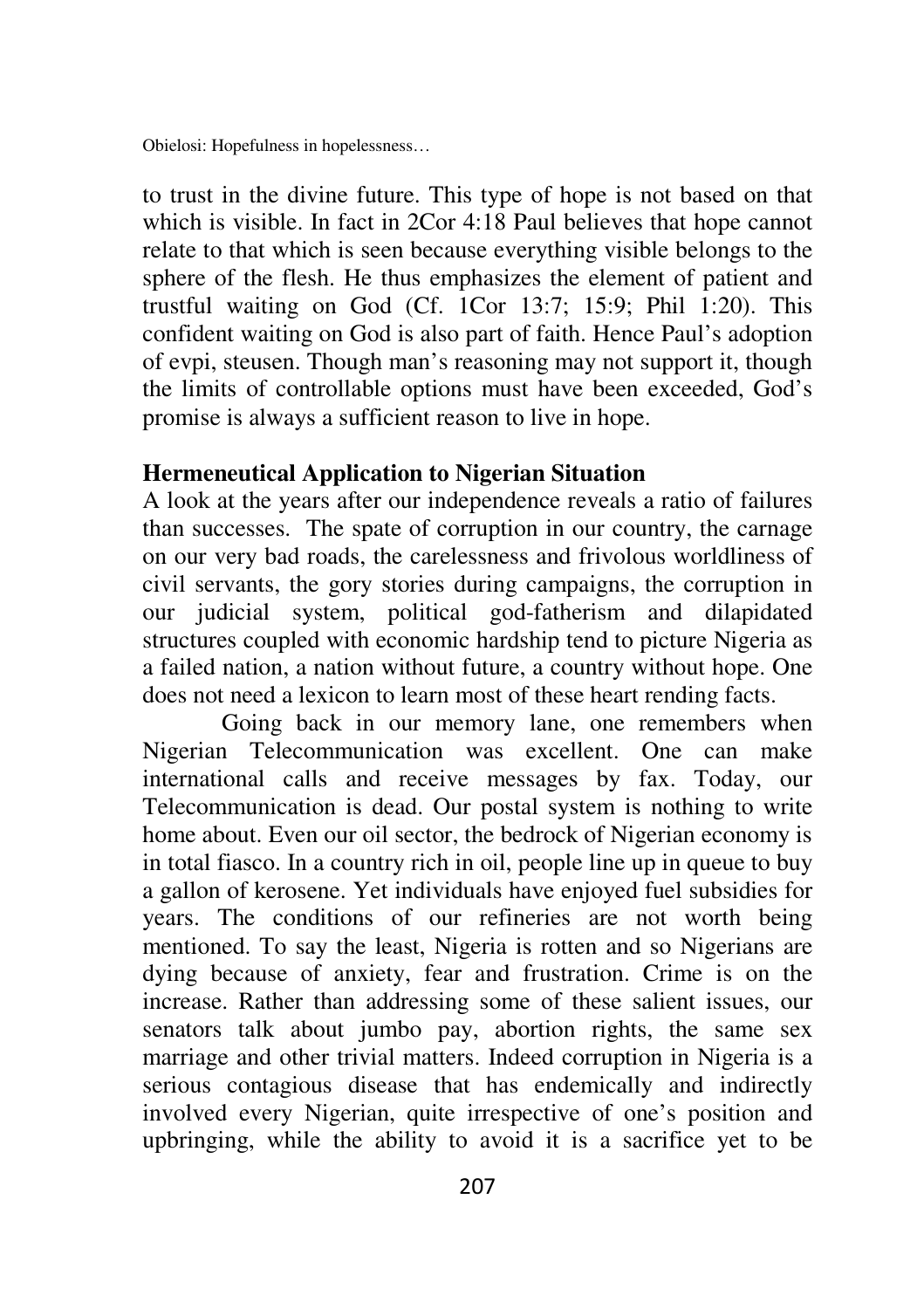cultivated by Nigerians. According to Momoh (1991) the twin engine of the machinery of corruption and bribery are the only things that operate smoothly and efficiently across the country. Corruption is not new in Nigeria. It is as old as Nigeria's independence. Odey (2001) did not mince words when he observes that:

> Abubukar Tafawa Balewa's regime did not see it until the military struck in 1966. Yakubu Gowon did not see it either until he also was removed from office. Murtala Mohammed saw it, tried to do something about it. But they killed him before he could succeed. Obasanjo himself did not feel the pinch of it when he ruled Nigeria first. Today, corruption is his albatross. Muhammadu Buhari saw it as a great threat to Nigeria. He tried to do something about it, but failed partly because fighting corruption in Nigeria is not an easy task and partly because Ibrahim Babaginda who ousted his regime felt that Nigeria could not live without corruption.

The water became muddy from the top. Since the centre could not hold, things started falling apart. The system encourages corruption such that as Achebe (1983) notes that keeping an average Nigerian from being corrupt is like keeping a goat from eating yam. The cankerworm pervades all sections of Nigeria, ranging from governmental bodies to religion and individuals. Ugwu (2002) bluntly describes the Nigeria's society as being in a very serious state of moral, social, political, economic, legal and educational decay because of corruption. The root cause of the problem is leadership. We lack the identity of true leadership. George Ehusani in an article in the Guardian of Wednesday, November 15, 2004 mentioned that:

> …as long as we remained saddled with visionless leadership, corrupt leadership, leadership without moral principles, leadership without responsibility,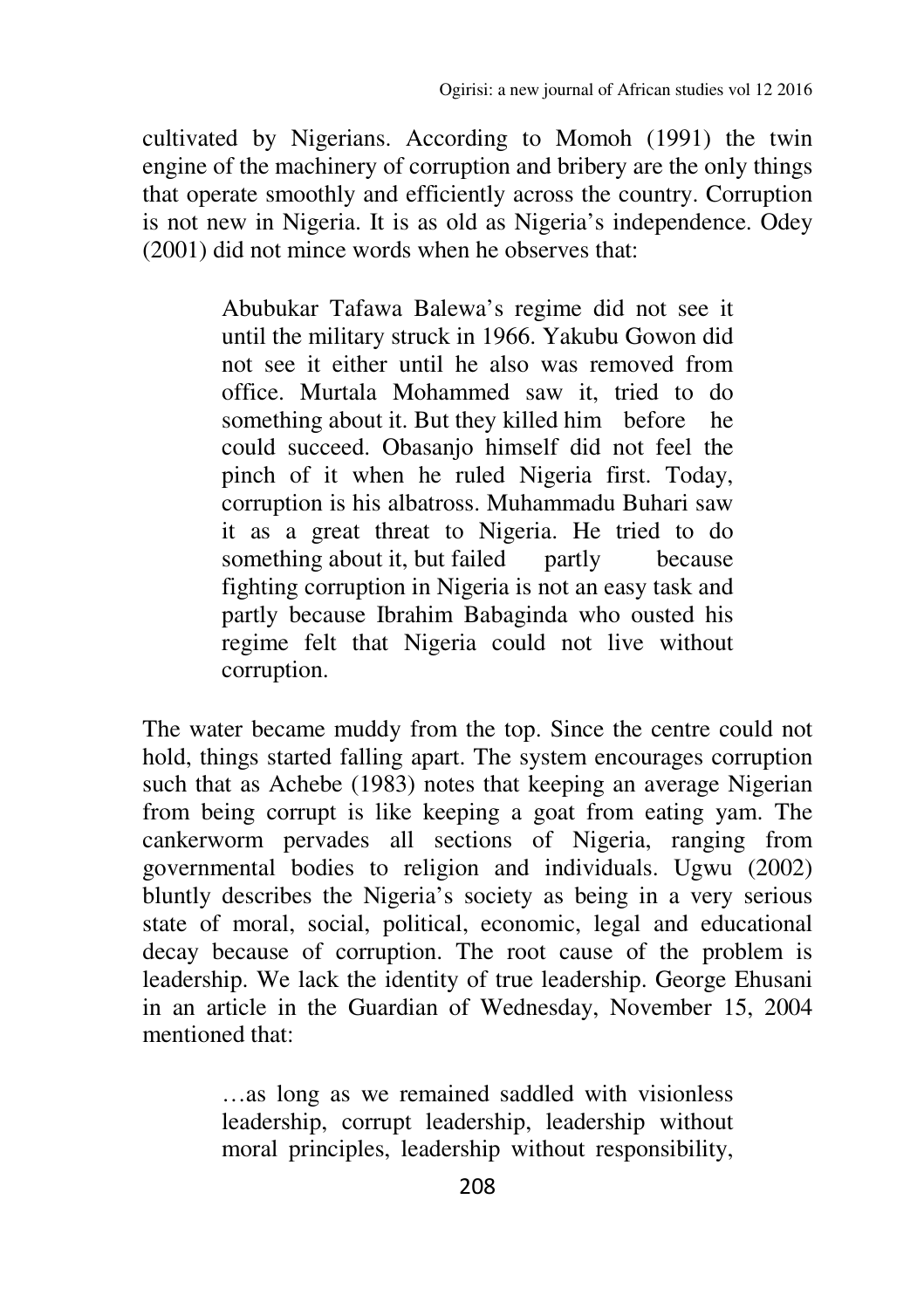and leadership without discipline, so long shall we remain a bumbling giant holding only a basket of potential force.

It is in the same line of thought that D. Anele quoted by R.N. Okoye (2006) lamented that:

> …as a people, we have been singularly unlucky to have leaders with morality quotient of alley cats. They tell us to avoid corruption, to tighten our belts and make sacrifices for a better tomorrow. But instead of being role models by practicing what they preach, our leaders steal public funds, sell our national assets to themselves for peanuts, and live the kind of lives that deserve the guillotine…

General Dwight Eisenhower, the man behind the brilliant D-Day invasion plan that initiated the Allied victory in World War II, once said, "A plan is nothing; planning is everything". The most frightening and common mistake Nigerian leaders make is to have no plan or template to follow before election, during tenure or even after. What we have witnessed in years are leaders without vision of the destination they want to saddle the canoe of our nation. They just come and go with nothing to show. The only plan we are sure they have is how to rig and win another election or prolong their stay. Without a solid, strategic alignment between the goals, people and resources there is bound to be loss of identity of true leadership. A true leader is goal oriented and vision directed.

Again, leadership in Nigeria is not service and people directed. There is rather a constant clash of ego. We are practising democracy and yet no one can challenge the presidency and get free with it. It is either you swim with him in his direction or your political ambition will be threatened. A true leader is always part of the led. He identifies with them and in this way knows their problems and the ones to address.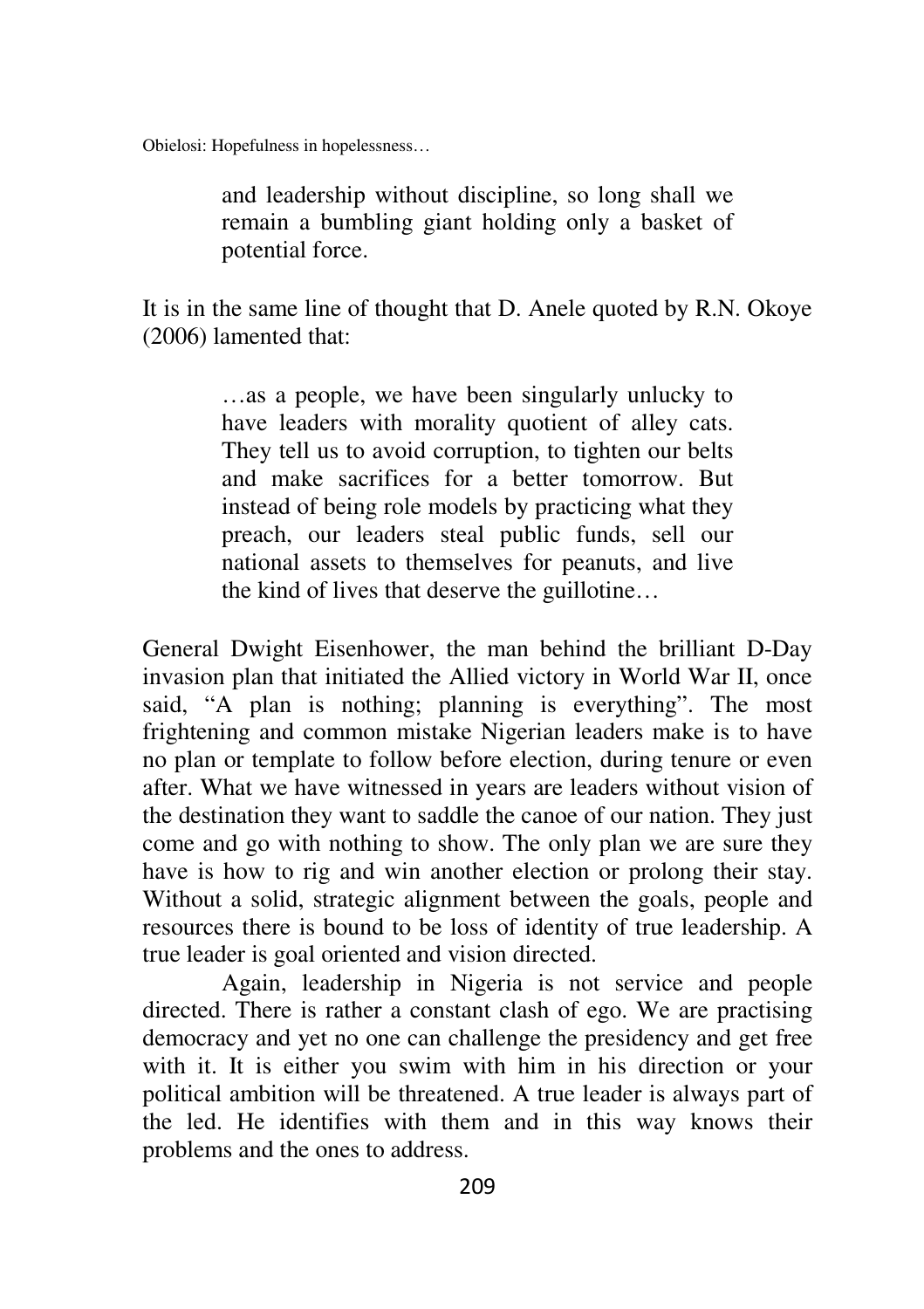Hesitancy is a powerful enemy of progress. People expect their leader to be action oriented. A true leader is courageous. The case of Nigerian leaders is always a fulfilment in breach. Second Niger Bridge for example and constant power supply has been recurrent topics both in the Upper House from the time of Olusegun Obasanjo. Until date, the situation is even worse. The Niger Bridge has dilapidated more and power is yet to improve.

One of our leadership crisis is failure to lead especially in periods of crisis. The mistakes of leadership necessitated the avoidable Nigerian civil war from 1967-1970 that cost Nigeria eminent sons and daughters. The effects are still here with us today. The oil rich Bakassi Peninsula which Nigeria lost to Cameroun is glaring sign of leadership failure. The menace of Boko Haram sect still handled by kids gloves by our leaders while lives and properties are lost daily demonstrate lack of identity of true leadership.

One of the hallmarks of leadership identity is readiness to sacrifice. In the time of Shehu Shagari the Nigerian citizens were greeted with the austerity measure. Lots of money were borrowed from the International Monetary Fund (IMF). People were pleaded with to endure and sacrifice. General Ibrahim Badamosi Babangida in his own tenure introduced the Structural Adjustment Program (SAP). Most of these terms sound so good to the ear. The fact is that not only were the meanings not well communicated to the grass root, the citizens are yet to see the benefits.

Religiously, the story is not different. Today, Nigeria seems to record the greatest number of sects and religions than her neighbours. Because of the crushing hardship bedeviling our nation, some seem to look up to God for solution. Some have created imaginary God and are living in utopian world. Most so called Men of God seize the opportunity to loot the already wounded flock through prosperity preaching and false promises in the name of prophecies. Truly, Nigerians are witnessing a seemingly hopeless turbulence in their history.

Rom 4:18 is both a call to live on in hope and a call to action oriented hope. Abraham did not keep his hands folded, waiting only on God. In Gen 16:3-4 at the behest of Sarai, Abraham slept with his maid to get a child. Also, the bible did not say that Sarai conceived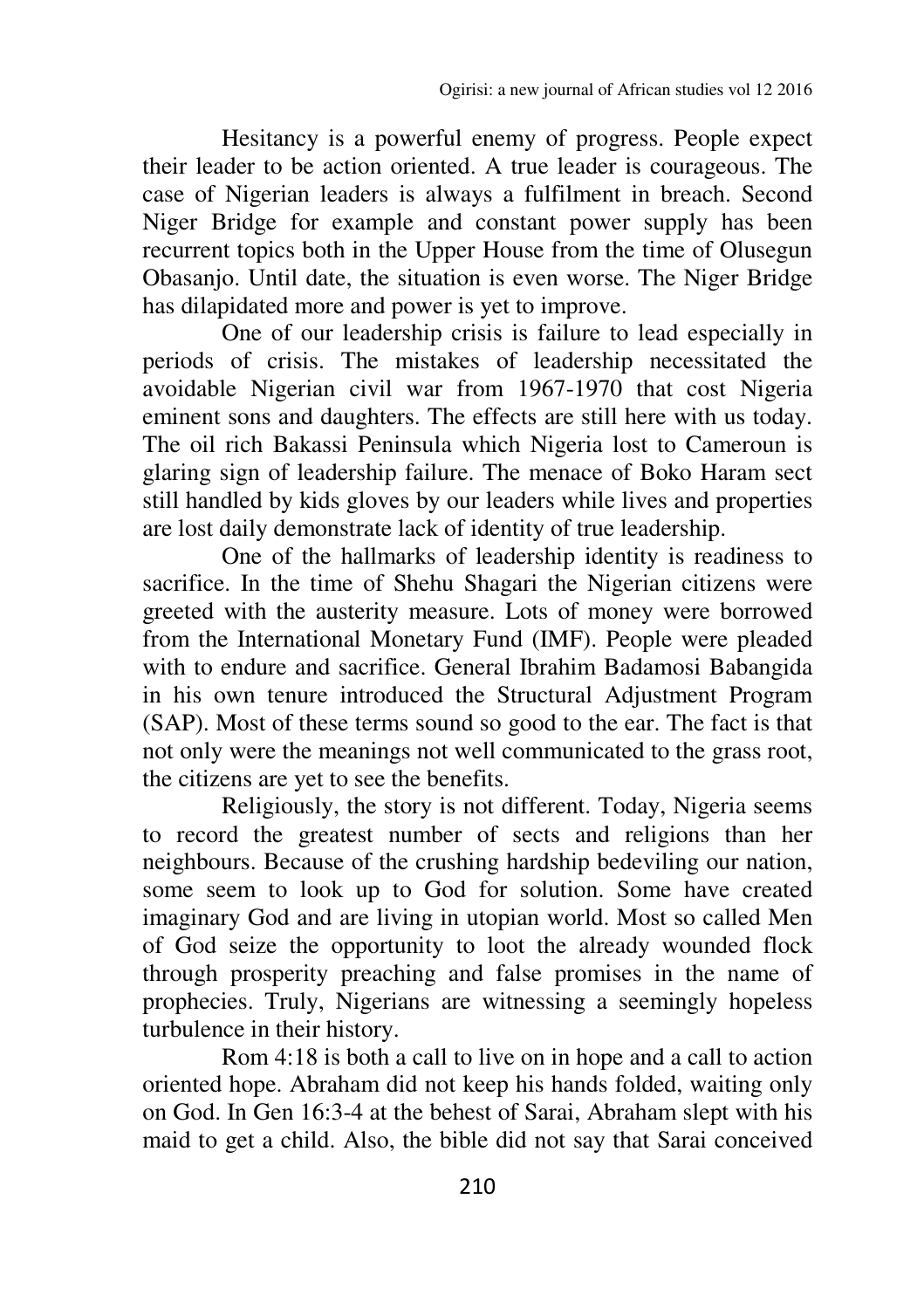without sleeping with Abraham. This means that as Abraham waited patiently on God, he did his own part. Nigerians must not lose hope. There is light at the end of the tunnel but a lot depends on us the citizens. The apparent hopeless problems summarized above are all stakes to wake the sleeping giant. Reflecting on the provisions of Gen 1:26-28, the researcher sees man as the architect of his success or failure. God created man in his image. If this is accepted as true, then man must be a worker to transform nature to suit his needs just as God whose image he is worked to bring into existence all that is. Looking at the way our people read, believe and apply biblical passages, it is like an average man in Nigeria gets himself extricated from his responsibilities and expects God to do what he would have rather done himself.

There is no day in the week that we do not have one crusade or religious program or the other going on here and there. Different prayer centers with the same mode of operation function in different days of the week. Gullible and less informed people end up going from one center to another and end up doing nothing else for the whole week. This is apart from lengthy prayers giving to them already by these 'miracle working' pastors. Evidently, this is not biblical teaching. In fact, St. Paul one of the greatest writers and preachers of the New Testament even with his incomparably great faith and unequiparated love for God and the Gospel made himself a tent maker. He depended on the works of his own hands for survival. He did not mince words in his condemnation of idleness. He enjoined all to get something doing and ordered those who do not work not to eat. In 2Thes 3:6-12 he says:

> Now we command you, brethren, in the name of our Lord Jesus Christ, that you keep away from any brother who is living in idleness and not in accord with the tradition that you received from us. For you yourselves know how you ought to imitate us; we were not idle when we were with you, we did not eat any one's bread without paying, but with toil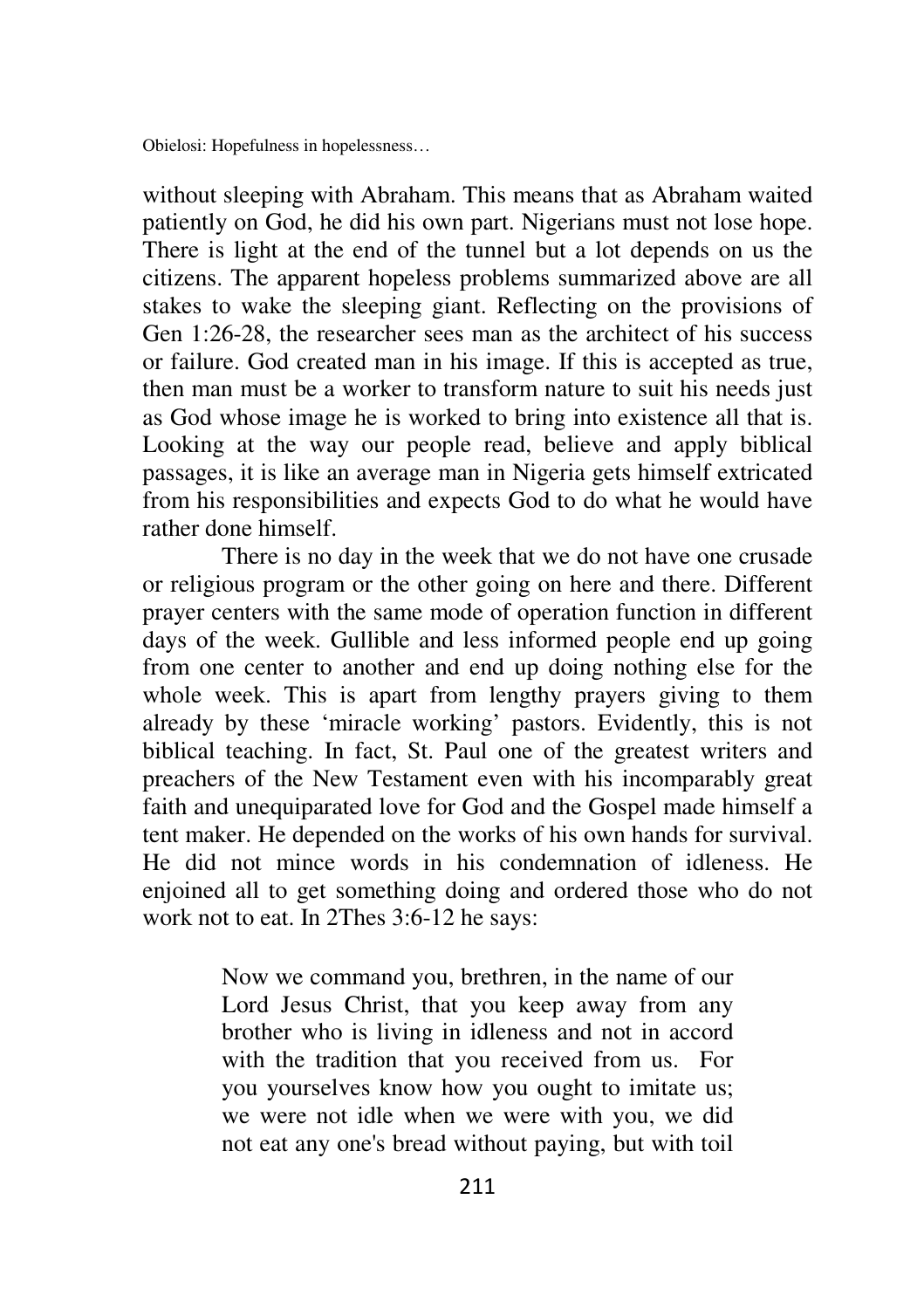and labor we worked night and day, that we might not burden any of you. It was not because we have not that right, but to give you in our conduct an example to imitate. For even when we were with you, we gave you this command: If anyone will not work, let him not eat. For we hear that some of you are living in idleness, mere busybodies, not doing any work. Now such persons we command and exhort in the Lord Jesus Christ to do their work in quietness and to earn their own living.

Looking at the quotation above, it becomes clear that hard work is not only part and parcel of the Christian vocation, it is a necessary demand of his faith. It is like the Christians now look on to God to do everything and this explains they spend hours in prayer houses looking prophecies and visions and leaving off their part of the duty. If the bible is not properly interpreted and applied, we end up having false and pharisaic type of religion. Such type of religion created Feuerbach's imaginary God. People create their own God with their imagination and then turn round to worship him. With this, the religion turns out to become an opium of the people in the terms of Karl Marx instead of a way that will challenge man to realizing his dreams and enjoying this world with the hope of still continuing the enjoyment in eternity. Thus, this researcher without repudiating religion, relies on exegetical and analytical theories as the theoretical frame work to redirect his audience to a proper reading, understanding and application of the Bible to real life in order to realize their dreams and so build a great, enviable and lasting nation. It is by doing this that our people shall transcend what Frazer (1911) calls the level of magic to the level of science without which we can never have true religion.

In order to keep their dreams a life through hard work, certain habits must be imbibed by every average Nigerian, namely:

i. *Developing and following one's priorities*.

If a leader does what he must only when he is in the mood or when it is convenient, he is not going to be successful. As a leader, one has little time. All he needs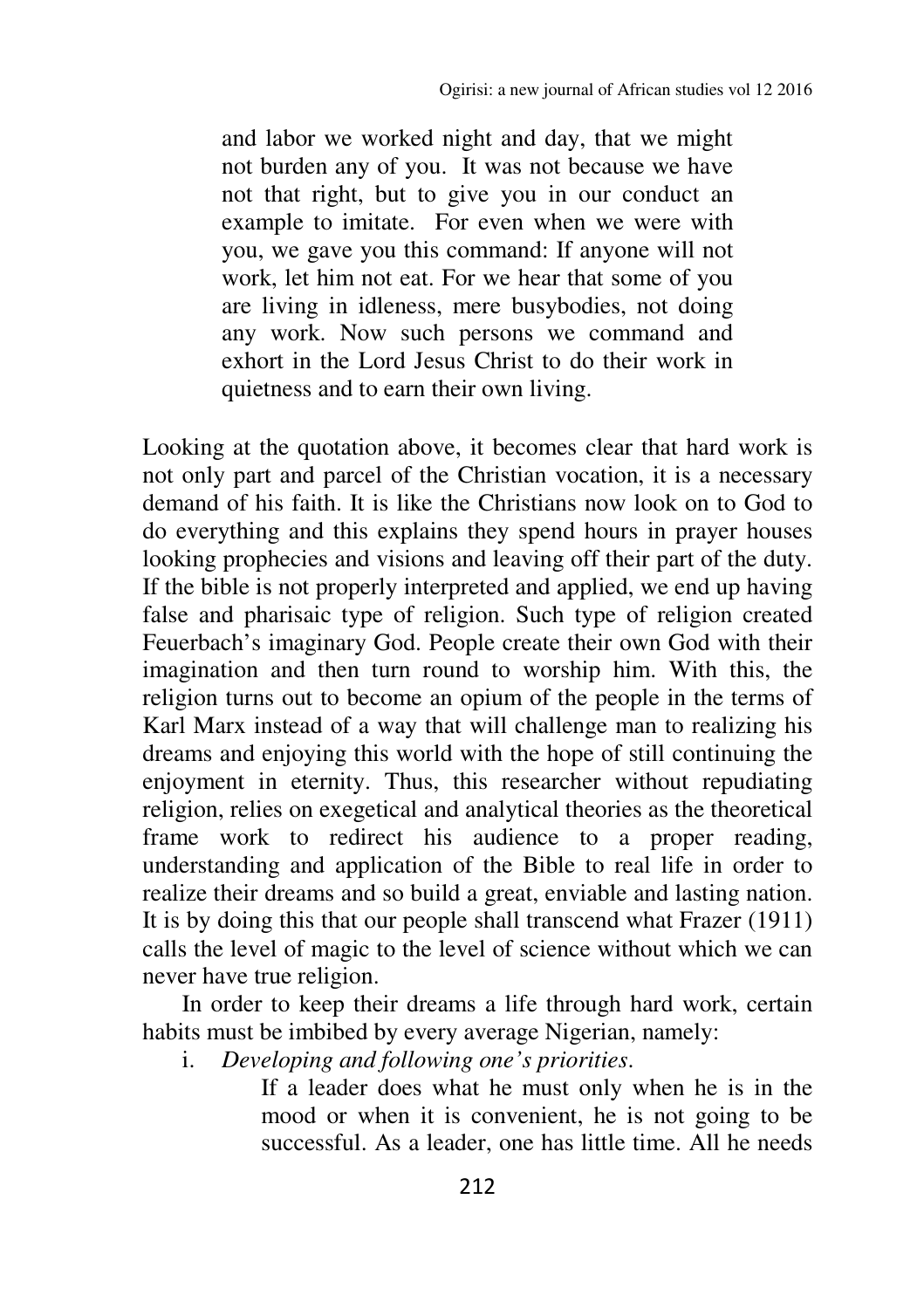is a plan. If one can determine his priorities and free himself from everything else, it becomes easier for him to follow what is important and this is the essence of discipline.

ii. *Make disciplined lifestyle your goal*.

Self-discipline is not just one time event. It has to be a lifestyle. Developing systems and routines especially in crucial areas of your long term growth and success is the best way to cultivate the habit of self-discipline.

iii. *Challenge your excuses*.

Elimination of any tendency to make excuses helps one imbibe self-discipline. Indeed all our faults are more pardonable than the methods we think up to hide them. Do not give yourself any reason not to be selfdisciplined.

iv. *Remove rewards until the job is done*.

Any industry that pays equal rewards to its goof-offs and its eager-beavers will sooner or later find itself with more goof-offs than eager-beavers. An undisciplined leader may be in the habit of having his desert before eating his vegetables. This is the main problem with god-fatherism and people awarded contracts in Nigeria.

#### **Evaluation and Conclusion**

Feingold (2009) holds that "Human experience shows us that we cannot live without a goal to motivate our action. Without a goal we drift and fall into depression". In a similar vein, Benedict XVI observes that "Paul reminds the Ephesians that before their encounter with Christ they were "without hope and without God in the world" (*Eph* 2:12). Of course he knew they had had gods, he knew they had had a religion, but their gods had proved questionable, and no hope emerged from their contradictory myths. Notwithstanding their gods, they were "without God" and consequently found themselves in a dark world, facing a dark future. *In nihil ab nihilo quam cito recidimus* (How quickly we fall back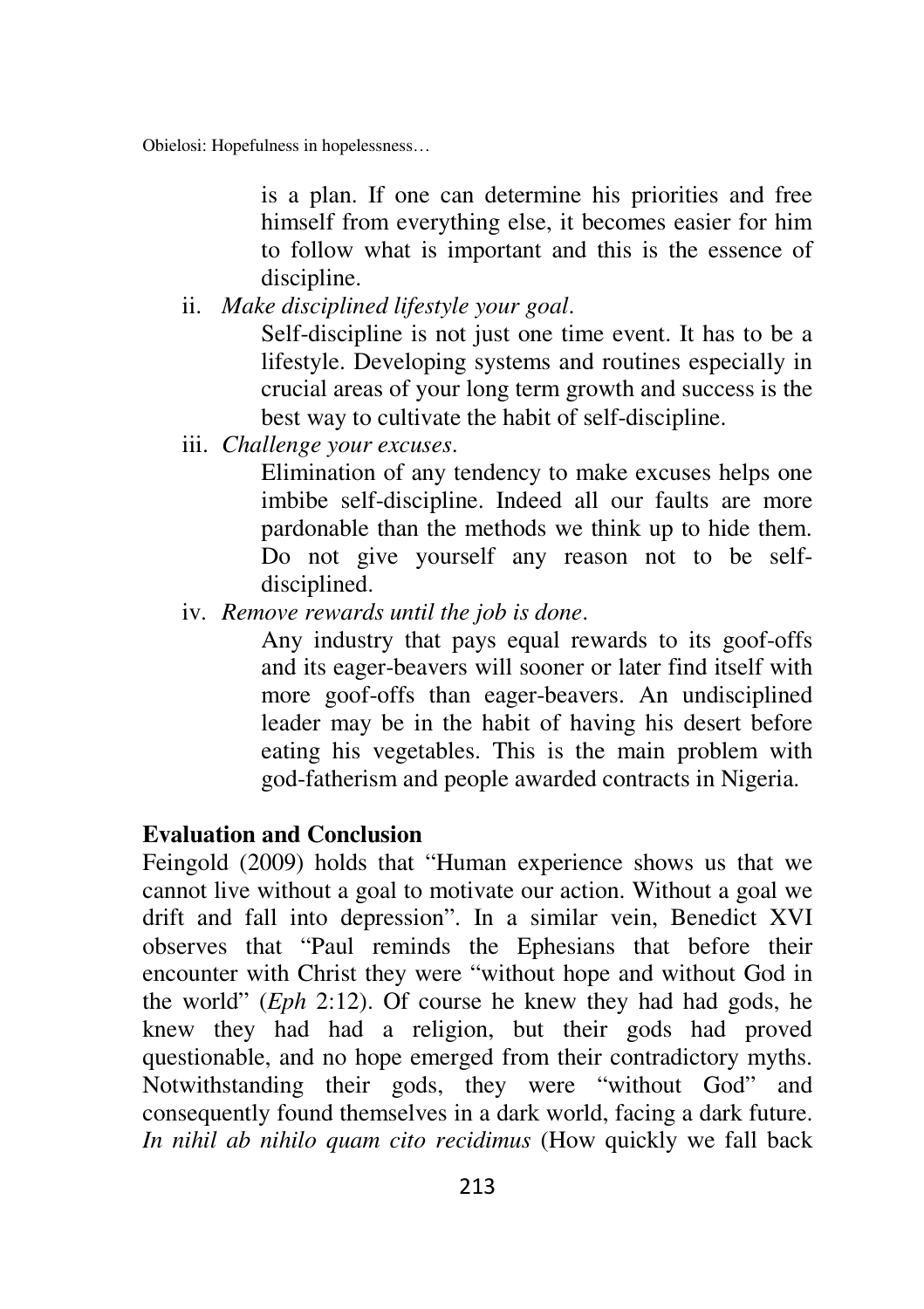from nothing to nothing): so says an epitaph of that period. In this phrase we see in no uncertain terms the point Paul was making. In the same vein he says to the Thessalonians: you must not "grieve as others do who have no hope" (*1 Thes* 4:13)."

 The primeval proclamation of the Gospel in the ancient world was perceived as a message of radical hope in a world marked by pervasive despair and uncertainty. Nigeria's desperation for survival marred each time by unfulfilled promises and frivolous worldliness of our very dishonest politicians, prisoners of impersonal elemental forces must be matched by a resilience in hope, backed by a visionary effort to better ones condition. This is only possible when one keeps hope a life in himself. The virtue of hope is absolutely essential for life. This is a truth that Pope Benedict has greatly emphasized in his second encyclical, *Spe salvi*. In the introduction, he writes: "Hope, by virtue of which we can face our present: the present, even if it is arduous, can be lived and accepted if it leads towards a goal, if we can be sure of this goal, and if this goal is great enough to justify the effort of the journey. . . .

 Here too we see that a distinguishing mark of Christians is the fact that they have a future. It is not that they know the details of what awaits them, but they know in general terms that their life will not end in emptiness. Only when the future is certain as a positive reality does it become possible to live the present as well. . . . The dark door of time, of the future, has been thrown open. The one who has hope lives differently; the one who hopes has been granted the gift of a new life" (nos. 1-2). Abraham in the text we studied lived in hope by hoping against hope. His hope eventually materialized. We must continue to live in hope, no matter the situation. It must however be tainted by hard work and serious mindedness. Sitting tight and casting blames on leaders who care less can hardly help us realize our hope. It is only a trustful hope in God and unalloyed discharging of our respective duties that can truly actualize our dreams of being a great nation.

\***Dominic Obielosi**, **PhD** *Department of Religion and Human Relations*, *Nnamdi Azikiwe University Awka, Anambra State, Nigeria.*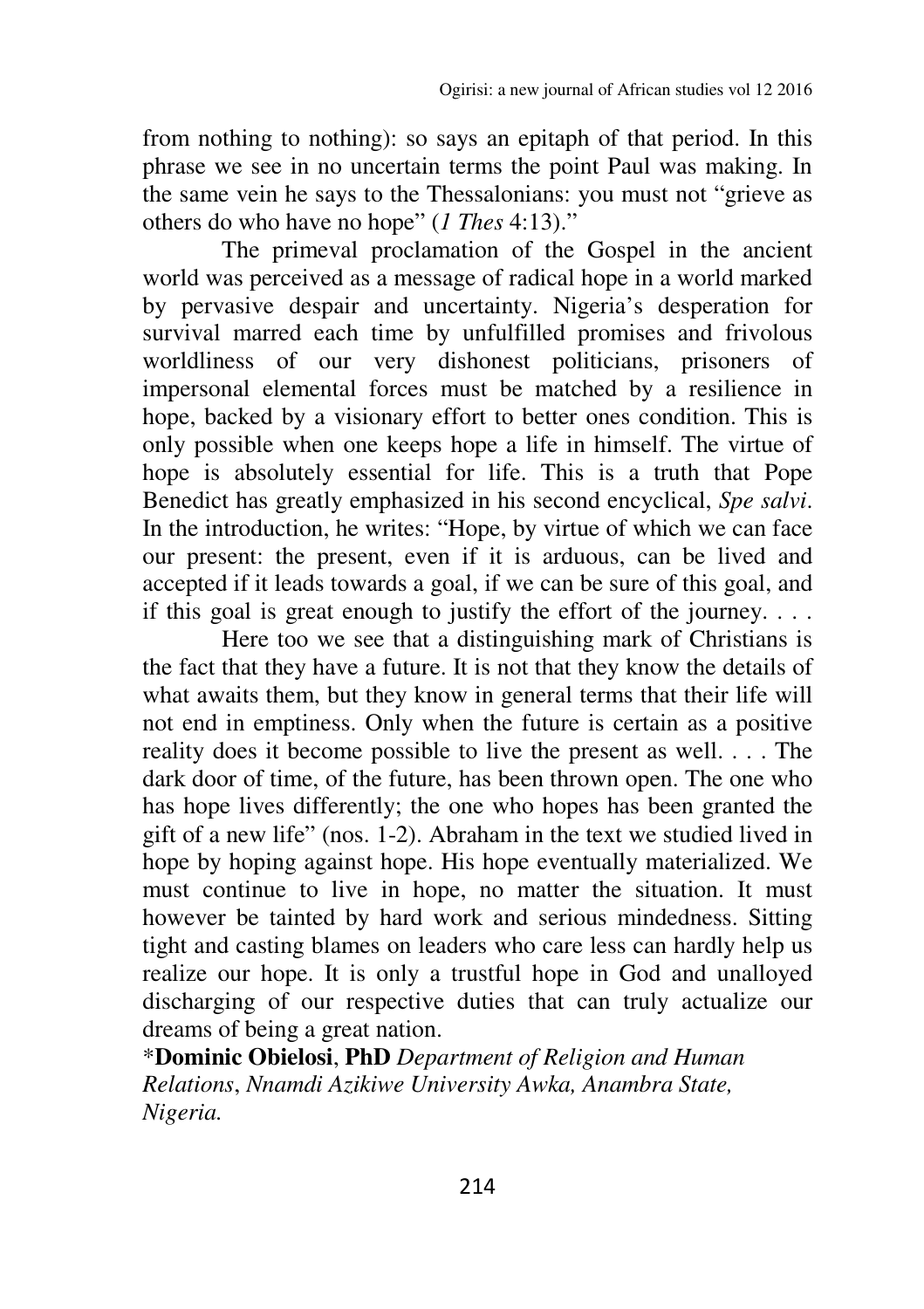### **References**

Achebe, C (1983): *The Trouble with Nigeria*. Enugu :Fourth Dimension Publishing Co. Ltd.

Bauer, W (2000): *A Greek Lexicon of the New Testament and Early Christian Literature*, F.W. Danker ed., Chicago: The University of Chicago Press.

Bullinger, E.W (2005): *Figures of Speech used in the Bible*, Grand Rapids: Baker Book House.

Bultmann, R: "evlpi,j" *TDNT* vol. II pp. 519-522.

Cranfield, C.E.B (2001): *Romans* I-VIII ICC, Edinburgh: T & T Clark.

Dunn, J.D (1988): *Romans* 1-8 WBC 38, Nashville:Thomas Nelson Publishers.

Ehusani, G (2004): "Its Leadership Stupid" in the Guardian of Wednesday, November, 15.

Feingold, L (2009):*St. Paul on Faith, Hope and Charity*. St. Louis: Association of Hebrew Catholics Lecture Series.

Frankl, V.E (1992): *Man's Search for Meaning: An Introduction to Logotherapy*, 4th ed., trans. by Ilse Lasch, Boston: Beacon Press.

Frazer, J.G (1911): *The Golden Bough* 12 vols. 3<sup>rd</sup> ed. London.

Hays, R.B: "Have We Found Abraham to be Our Fore Father according to the Flesh? A Reconsideration of Rom 4,1." *NovT* 27 (1985) p. 90.

Léon-Dufour, X (1988): *Dictionary of Biblical Theology*, J. Cahill Trans., Ijamsville: The Word Among Us Press.